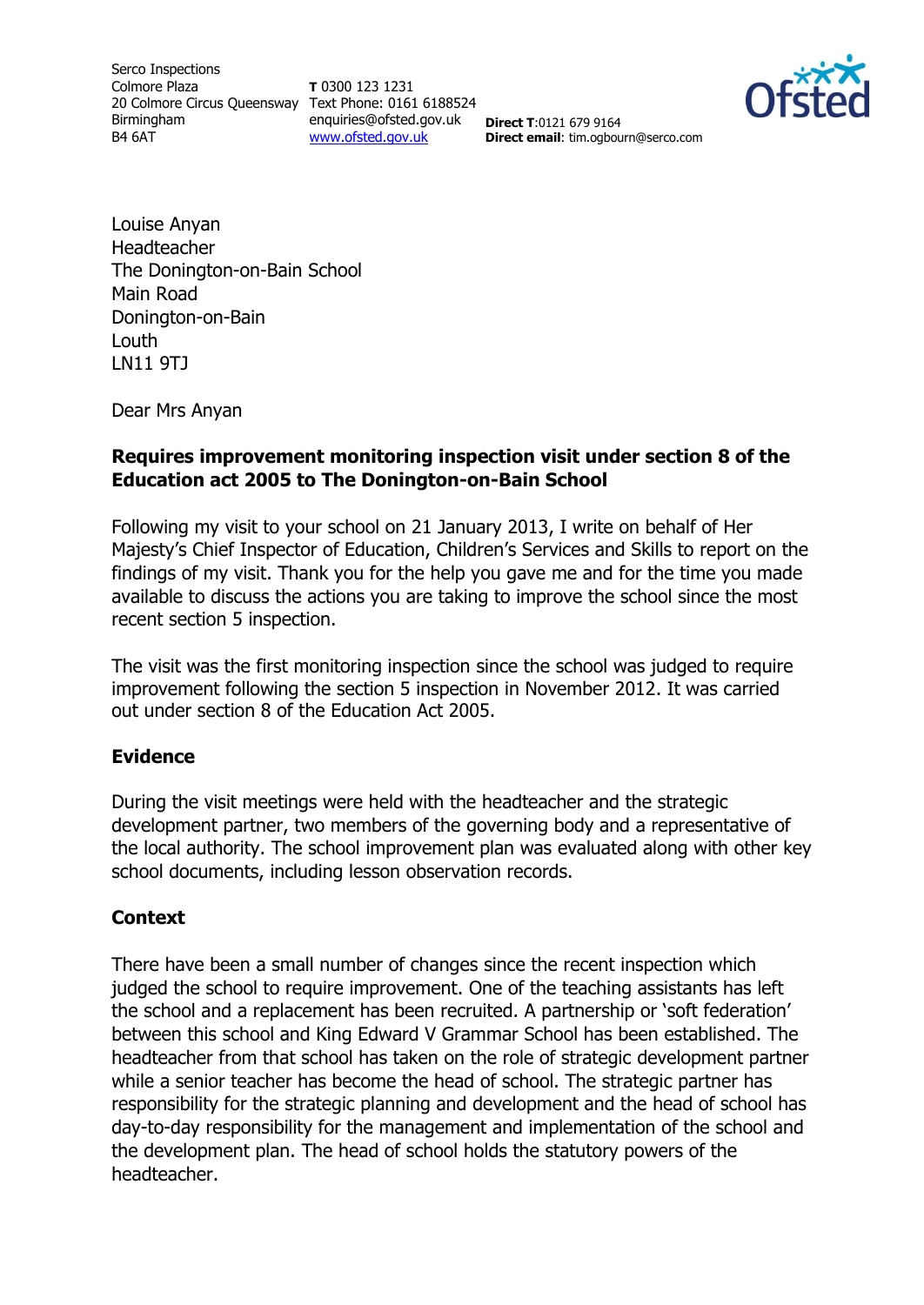

## **Main findings**

The partnership between this school and King Edward V Grammar Schools has continued to develop. Staff and governors are keen to bring about improvement in order to provide pupils with a good education. The school improvement plan has been rewritten to take account of the inspection findings. Although the most important areas for improvement are addressed or implied within the plan it does not explicitly address all areas for improvement which were identified at the last inspection. In some cases it does not specify the detail of how and when improvement will be brought about. The improvement plan identifies clear success criteria but does not always identify key milestones against which progress can be measured. The arrangements for checking on the impact of planned actions do not always specify the personnel who will do this work or how the checks will be made.

The arrangements for self–evaluation have been improved and include regular observations of lessons, work scrutiny and reports to governors. Lesson observations generally identify strengths along with suggestions for improvements. Staff training, linked directly to some areas for improvement, has taken place and senior leaders' evaluations consider this is having a positive impact. A new electronic system to track the attainment and progress of pupils has been introduced. The use of this is in its infancy but offers good potential for analysing trends and patterns across the school.

Governors are committed to bringing about improvement. A positive step has been the establishment of an annual cycle of activities for governors. This provides a clear indication of the range of meetings that governors will hold. However, the plan does not identify exactly what information will be presented to governors, when or by whom, and how this links to the areas for improvement. A revised system of sharing information with governors is being introduced by the strategic development partner so that governors are provided with a termly evaluation of pupil attainment and progress data along with reports from the observations of lessons and work scrutiny. This will leave governors in a better position to both challenge and support the work of the school

Senior leaders and governors have begun to take effective action to tackle the areas requiring improvement identified at the recent section 5 inspection. Following the visit to the school, HMI recommend that further action is taken to:

• improve the school improvement plan so that it more explicitly addresses how the school will tackle each of the areas for improvement

• ensure the school improvement plan identifies clear milestones so that progress can be measured along with how and who will check on the impact of planned developments